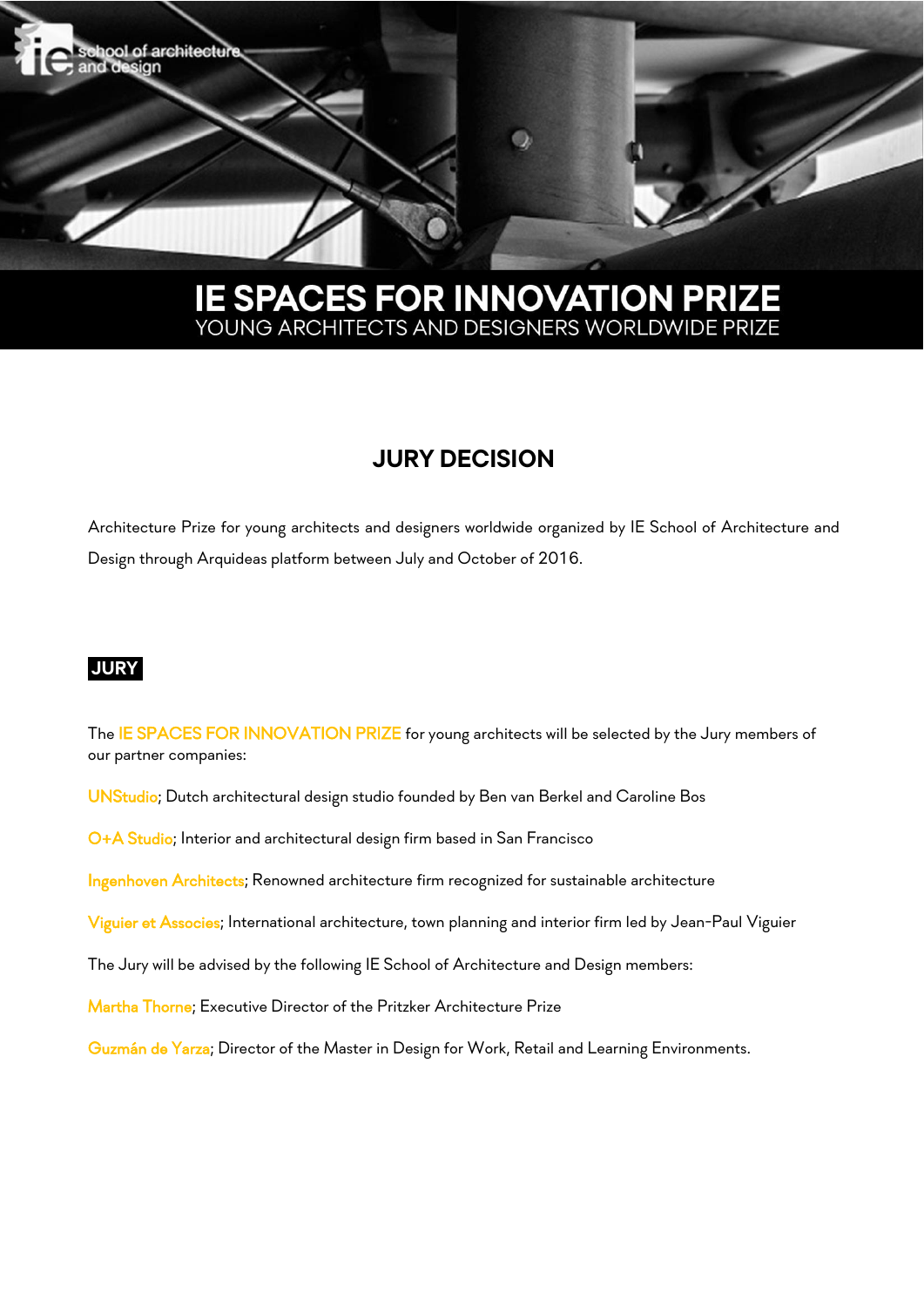# **JURY DECISION.**

The Jury members of the **IE SPACES FOR INNOVATION PRIZE**, having carefully considered all the submitted proposals, made their evaluation in two stages in order to unify opinions finding a fair verdict.

The Jury, considering the evaluation criteria such as the quality of the architectural proposal and how clearly the ideas of the project are transmitted, after the second phase of evaluation, selected 5 honorable mentions and 4 winning proposals.

### **WINNERS.**

#### FIRST PRIZE. 3SFI 1006.

Carlota Manzano, Universidad CEU San Pablo, Spain Professional internship in O+A Studio

#### SECOND PRIZE. 3SFI 1033.

Sitou Akolly, California College of the Arts, United States Professional internship in UNStudio

### THIRD PRIZE. 3SFI 1099 (ex aequo).

María Rodríguez, Universidad of Sevilla, Spain Professional internship in Viguier et Associes

#### THIRD PRIZE. 3SFI 1081(ex aequo).

Jaime Castro, Technical University of Madrid, Spain Professional internship in Ingenhoven Architects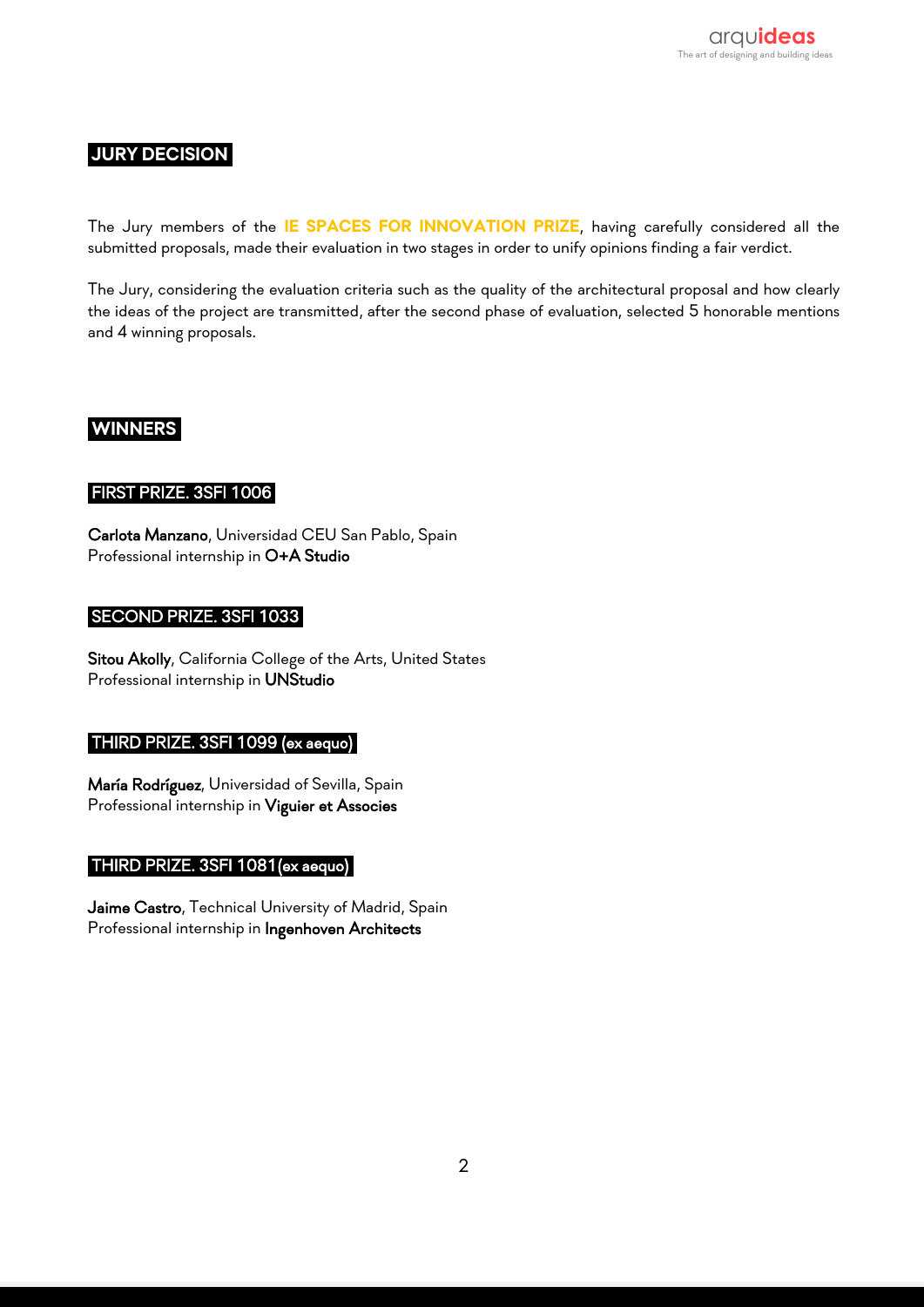

# **HONOURABLE MENTIONS.**

## 3SFI 1023.

Eli Boud Saab, Holy Spirit University of Kaslik, Lebanon

## 3SFI 1043.

Natali Bezarashvili, Georgian Technical University, Georgia

# 3SFI 1093.

Mohammed Alaa, October High Institute for Engineering and Technology, Egypt

#### 3SFI 1124.

Xiaotyan Liu, Tsinghua University, Cornell University, China

# 3SFI 1127.

Ghida Farhat, Lebanese University, Lebanon